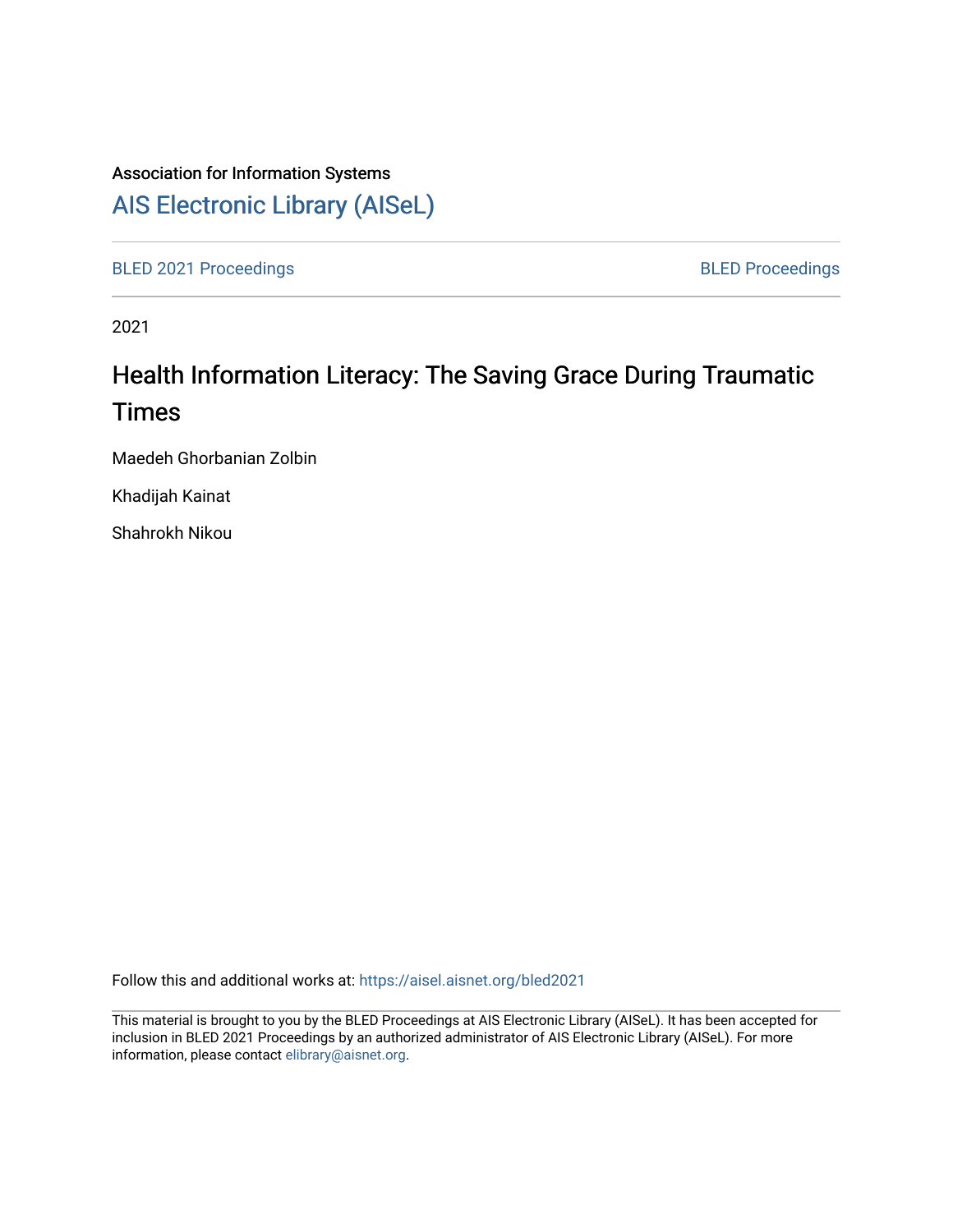## **HEALTH INFORMATION LITERACY: THE SAVING GRACE DURING TRAUMATIC TIMES**

## MAEDEH GHORBANIAN ZOLBIN, KHADIJAH KAINAT & SHAHROKH NIKOU

Åbo Akademi University, Faculty of Social Sciences, Business and Economics, Turku, Finland; e-mail: maedeh.ghorbanianzolbin@abo.fi, khadijah.kainat@abo.fi, shahrokh.nikou@abo.fi

**Abstract** When it comes to engaging with health information in their daily lives, people face different challenges. In the context of COVID-19, the aim of this study is to determine whether health information literacy can assist people in making informed health-related decisions. An empirical study was conducted to investigate such an effect. Building on a dataset composed of 155 respondents, the research model was examined through structural equation modelling. The results showed that health information literacy – as an individual ability – not only influences health decision making but also has a direct impact on the awareness of the challenges imposed by the current pandemic situation. In addition, the results show that too much information leads to information fatigue, and consequently negatively impacts decision making. The findings of this paper show that the concept of health information literacy should be understood and developed separately from the health literacy concept. Theoretical contributions and practical implications are discussed.

**Keywords:** COVID-19 awareness, health information literacy, information fatigue, information overload, patient decision-making



DOI https://doi.org/10.18690/978-961-286-485-9.22 ISBN 978-961-286-485-9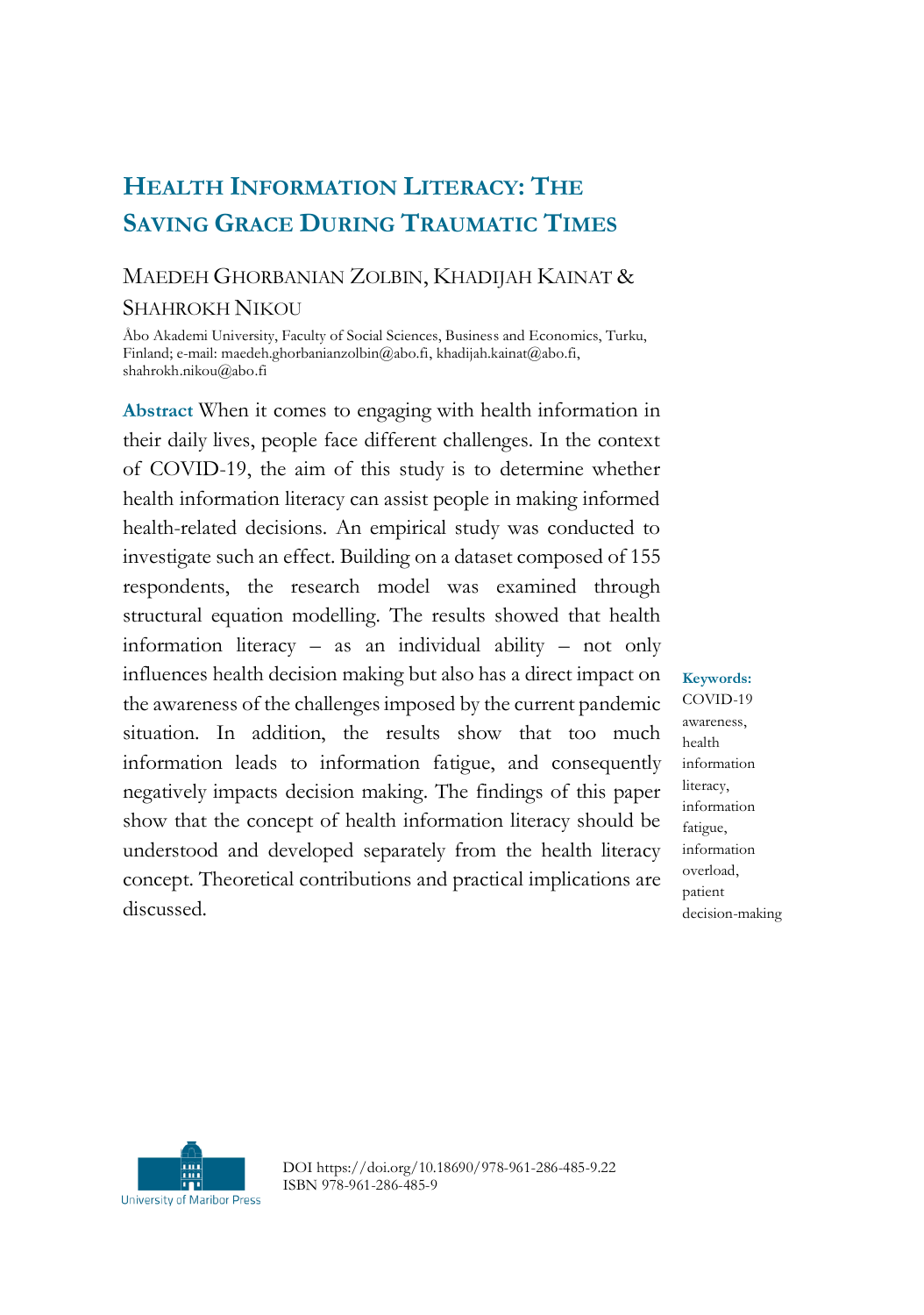#### **1 Introduction**

Being abreast of health and engagement in the health-related decision-making process is highly expected in the digital age and in digital health systems (Brabers et al., 2017). Some reasons – such as noticeable changes in the healthcare domain, a revolution in information and communication technologies (ICTs), the rapid distribution of health information, the worldwide expansion of the internet, and the availability of a tremendous amount of health-related information – have led to a higher level of patient confidence in managing their own health (Cullen, 2005; Weinhold & Gastaldi, 2015). To increase the quality and safety of the healthcare systems, the role of patient decision making, as a crux of patient-centred care, seems very critical (Godolphin, 2009). As opined by Seymour (2018), patient involvement in decision making enhances the attainment of favourable health outcomes (Seymour, 2018). However, this is not possible if patients lack an understanding of healthcare practices and issues. When patients lack knowledge and understanding, it becomes difficult for them to make appropriate health decisions independently, since they have nothing to offer (Rodríguez et al., 2013). This emphasises the significance of health information literacy (hereinafter HIL) skills, which enable individuals to enhance their understanding of healthcare issues. Individuals need to be able to understand healthcare processes, needs, and requirements in order to make informed health decisions (Cui & Chang, 2020). Additionally, the COVID-19 pandemic is exposing dysfunction and fragility in healthcare services. As such, it is critical to have the ability and required skills to find, evaluate, and use health-related information from the internet in order to make independent health-related decisions. In the case of the COVID-19 pandemic situation and in order to control the consequences, it is vital for individuals to develop a solid foundation of information and knowledge about the situation (Al-Dossary et al., 2020). Additionally, in the past, rational decisions were made based on all the available information. As such, one of the most critical challenges involved in making a decision was a lack of access to adequate information, while today, there is often far more information available than is required. With the growth in information technology and the internet, it is not surprising that patients now have access to an unlimited amount of health information. However, this overload of information adversely affects the process of independent decision making (Buchanan & Kock, 2001). The issue of information overload in the context of health has become exacerbated, owing to the expanding availability of relevant information, especially through online sources (Khaleel et al.,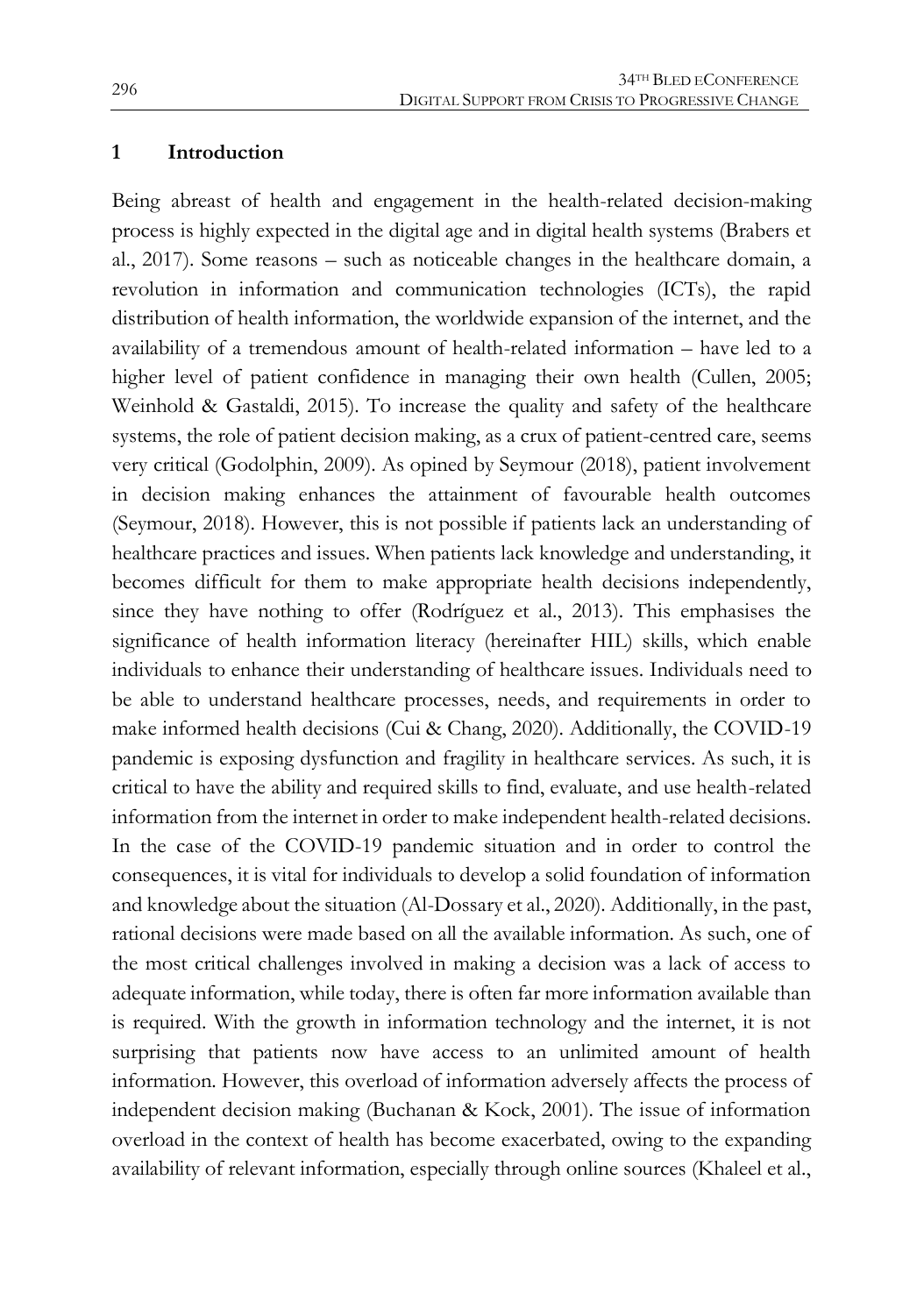2020). Once patients become overloaded from processing health-related content on the internet, they are likely to feel fatigued (Cao & Sun, 2018), which negatively affects their decision-making process. It seems that to make appropriate health decisions and to be able to take care of themselves within the digital health environment, patients need to have special skills and abilities, such as HIL (Krist et al., 2017).

All in all, this study seeks to investigate how people's health-related decision making, as a consequence of the global pandemic imposed by COVID-19, is influenced by their HIL skills and their awareness of COVID-19–related issues. The research question guiding this study is, "*To what extent do people's HIL skills impact their healthrelated decision making, and what is the role of information overload and information fatigue in the process of making appropriate decisions?*".

## **2 Literature Review and Hypothesis Developments**

## **2.1 Health Information Literacy and Patient Decision Making**

The combination of health literacy and information literacy leads to a new concept known as health information literacy. HIL refers to "the set of abilities needed to recognise a health information need, identify information sources and use them to retrieve relevant information, assess the quality of the information and its applicability to a specific situation, analyse, understand, and use the information to make appropriate health decisions" (Shipman, 2009, p. 294). HIL is very important for people since it helps them to understand how well they can take care of themselves and make decisions regarding issues concerning their health (Eriksson-Backa et al., 2012). HIL skills may become increasingly important when the internet is the main source of finding information. The authors highlight the role of HIL skills in making appropriate health decisions. It is acknowledged that informationliterate people are able to make appropriate decisions regarding issues concerning their health (Cui & Chang, 2020). Additionally, Krist et al. (2017) highlighted the positive role of being information literate in making independent health decisions; therefore, we propose the following: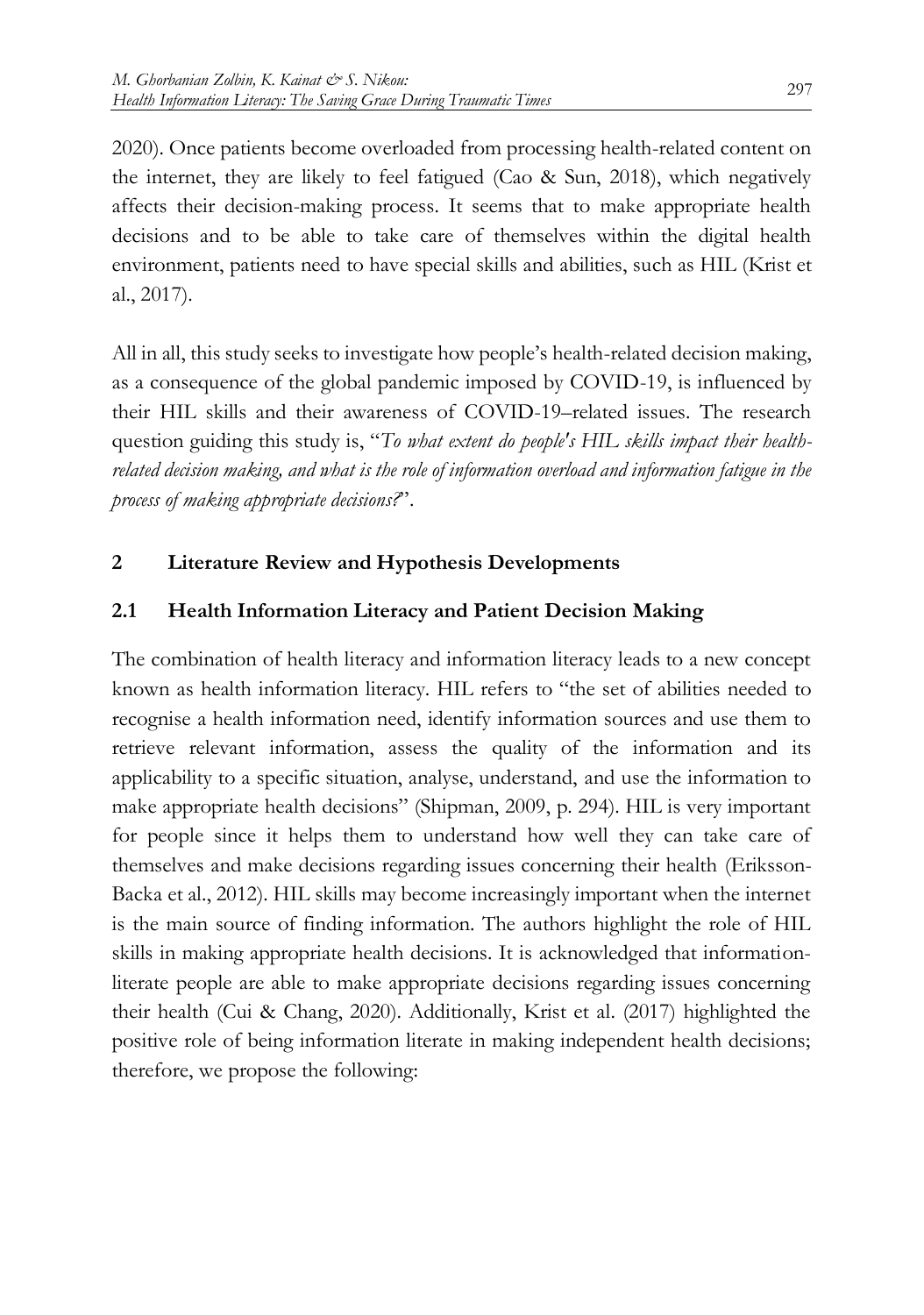## **H1:** *Health information literacy has a positive effect on patient decision making*

## **2.2 COVID-19 Awareness and Health Information Literacy**

As pointed out by Shehata (2020), dealing with COVID-19 requires HIL skills. In fact, when people are more health information literate, they can find and acquire more information and knowledge about COVID-19. The higher the level of HIL skills, the easier it is to gain awareness in the context of coronavirus. In other words, lack of HIL skills leads to a lesser awareness of COVID-19–related symptoms. The main reason is that such individuals are not able to find relevant information from reliable sources, such as reliable medical webpages (McCaffery et al., 2020). Consequently, a better grasp of the existing situation leads to better health decision making; hence, we propose the following:

#### **H2:** *Health information literacy has a positive effect on COVID-19 awareness*

**H3:** COVID-19 awareness has a positive effect on patient decision making

## **2.3 Information Overload and Health Information Literacy**

In the process of decision making, an ever-increasing amount of information is one of the main challenges (Falschlunger et al., 2016), especially when it comes to health information. The constant increase in the amount of information makes it difficult to organise and find high-quality information effectively. According to Ruff (2002), "Once capacity is surpassed, additional information becomes noise and results in a decrease in information processing and decision quality. Having too much information is the same as not having enough". Information overload refers to too much data, which is received too fast for a person of average cognitive ability to absorb and process (Zhang et al., 2020). This concept is defined by Wilson (2001, p. 113) as "a perception on the part of the individual (or observers of that person) that the flow of information associated with work tasks is greater than can be managed effectively and a perception that overload in this sense creates a degree of stress for which his or her coping strategies are ineffective". Therefore, people need special skills, such as HIL skills, to deal with massive amounts of information (Kurelović et al., 2016). Jiang and Beaudoin (2016) emphasised the importance of HIL skills in coping with information overload. They argued that health information literate people are able to combat overload. These studies also highlighted that individual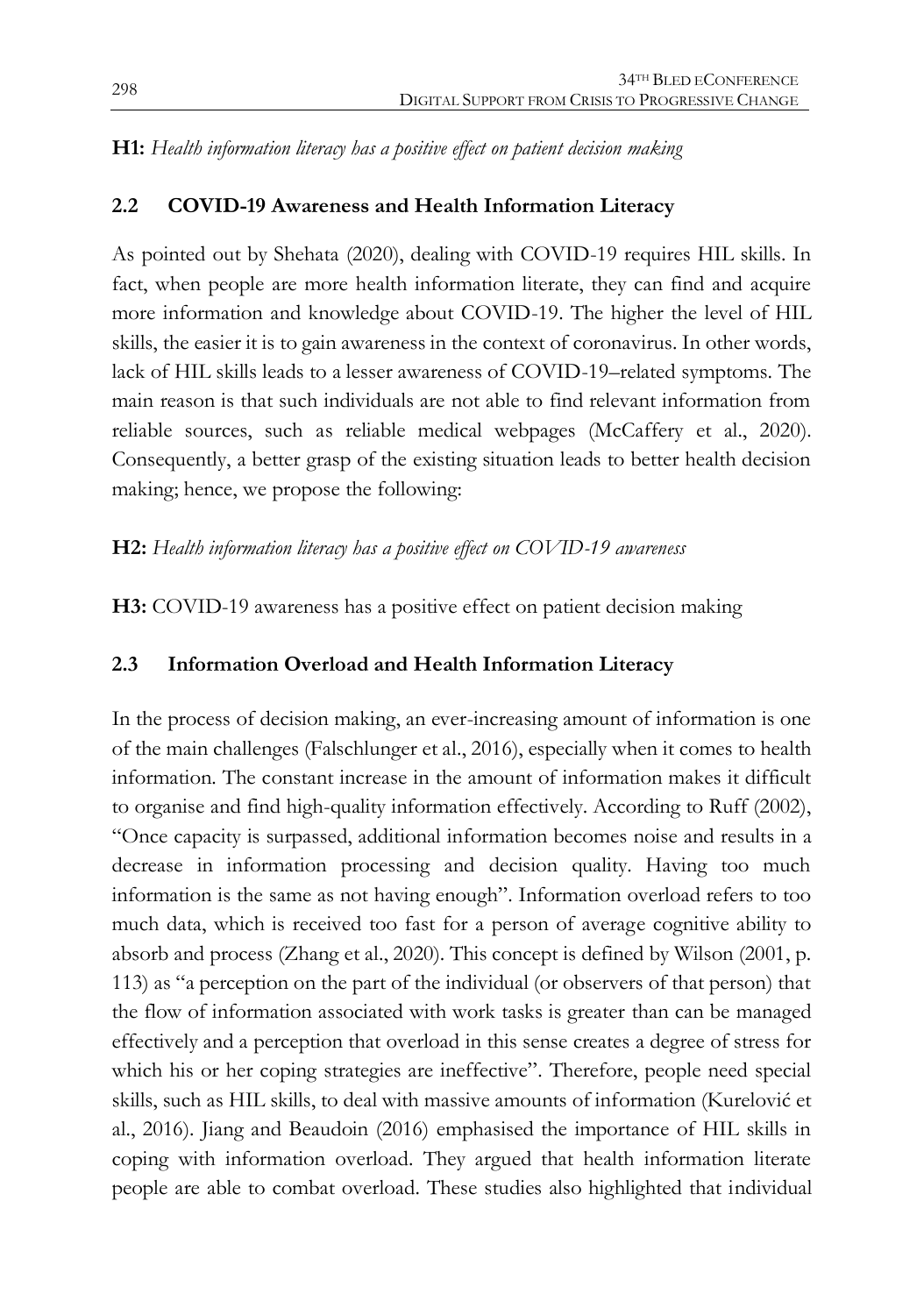who are not adroit at dealing with large amounts of information may experience overload. The higher the level of HIL skills in an individual, the better she or he can cope with information overload; hence, we propose the following:

**H4:** *Health information literacy has a negative effect on information overload*

## **2.4 Information Fatigue and Information Overload**

Information fatigue is defined as the tendency for information users to back away from seeking more information when they become overwhelmed with too many pieces of content, too many contacts, too many information sources (such as websites), and too much time spent keeping up with these connections (Bright et al., 2015). Fatigue is more than feeling tired and drowsy. Thomas (1998) stated that when patients are inundated with a massive amount of health information, they may make more mistakes and misunderstand communication. In fact, an overwhelming amount of information leads to anxiety, exhaustion, and other symptoms of information fatigue. Once patients become overloaded from processing too much health-related content on the internet, they are likely to feel fatigued (Cao & Sun, 2018); hence, we propose the following:

## **H5:** *Information overload has a positive effect on information fatigue*

## **2.5 Information Fatigue and Patient Decision Making**

Prior studies have indicated that in the context of finding health-related information, information overload results in information fatigue, which has a diverse effect on patient decision making (Cao & Sun, 2018), since exhausted individuals will not be able to focus well and make informed decisions. Human behaviours can be altered owing to the exhaustion that results from overload. People can make hasty decisions or shut down when they have information fatigue, or their ability to make informed decisions can ultimately be depleted. As such, this may negatively impact their health-making decisions; hence, we propose:

**H6:** Information fatigue has a negative effect on patient decision making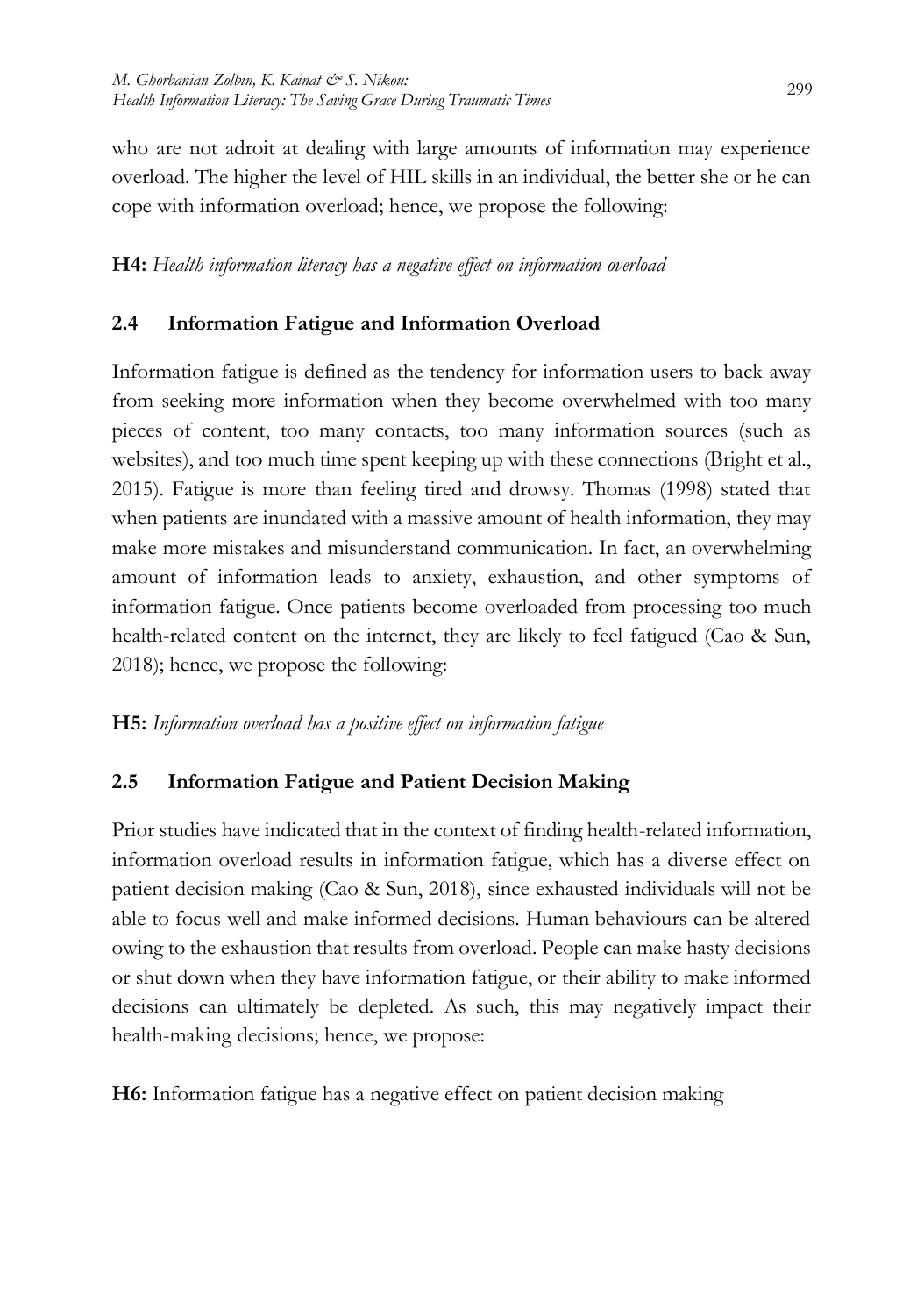## **2.6 Patient Decision Making**

The growing number of studies that seek to identify effective factors relating to patients' decision-making abilities indicated that this topic is of interest to professionals and scholars in various research fields (Brabers et al., 2017). Patients' ability to make health decisions results in various positive outcomes, such as improved health outcomes, mortality reductions, improved satisfaction with the care experience, and reduced costs. In other words, the active engagement of patients in the process of making health decisions fosters their health and well-being and makes it possible for patients to live longer (Krist et al., 2017). The core dimension of a quality modern health service is patient-centred care. Active participation in the process of making health decisions demands well-informed patients. They should be able to access up-to-date information about their care, and the potential outcomes of their treatment. Additionally, a layer of vigilance and protection against errors can be created by making informed decisions (Sketcher-Baker, 2017). Patient decision making can be affected by various factors, and this study aims to focus on some of these. In summary, we argue that patient decision making is impacted not only by traditional social media factors such as information overload and information fatigue but also by individual-level HIL and contextual (e.g. COVID-19 awareness) related factors that equally impact the health-related decision–making process (Figure 1).



**Figure 1: Proposed Conceptual Model**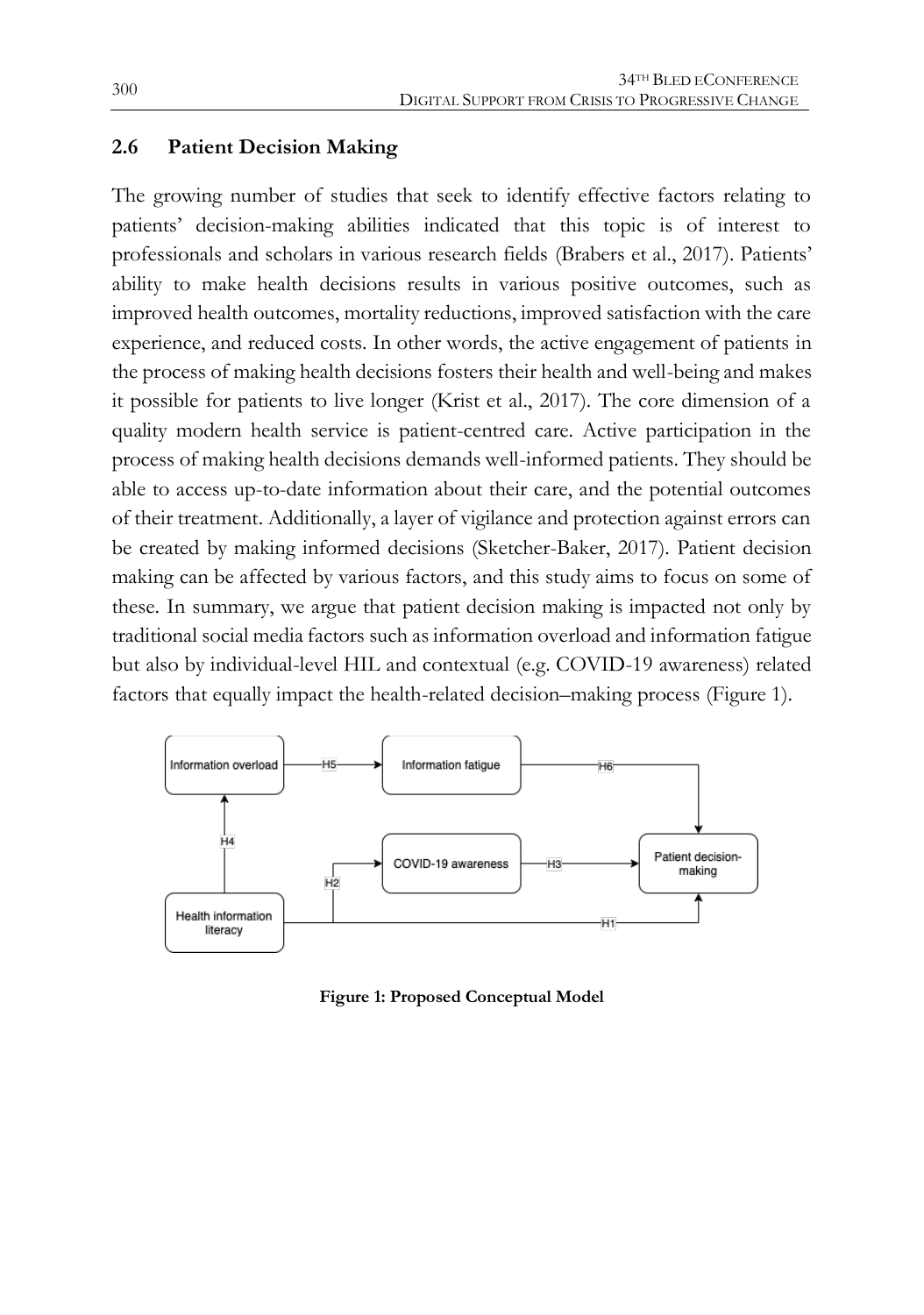## **3 Research Methodology**

### **3.1 Instrument and Data Collection**

All items for measuring constructs were derived from previously validated measures, and if needed, some changes were made to fit the study context. Items for measuring COVID-19 awareness (5 items) were derived from Alea et al. (2020, p. 134-136) and McCaffery et al. (2020). Items for measuring information overload (12 items) and information fatigue (8 items) were derived from Whelan et al. (2020) and Norman and Skinner (2006), respectively. Items for measuring HIL (7 items) were derived from Norman and Skinner (2006). Finally, we used 5 items from Seo et al. (2016) to measure patient decision making. We used an online survey to collect data during the time of the COVID-19 pandemic: March 2021. We sent more than 230 invitations, using different channels, such as authors' personal networks and social media platforms. In total, we received 155 complete responses.

### **4 Results**

#### **4.1 Descriptive Results**

The respondents' ages fell within the ranges of 18–25 years (12.3%), 26–35 years (47.7%), 36–45 years (20.6%), 46–55 years (18.1%), and over 55 years (1.3%). The sample comprised 78 females, 67 males, and 10 subjects who chose not to reveal their gender. The educational level of the respondents was as follows: high school diploma ( $n = 6$ ), bachelor's degree ( $n = 32$ ), master's degree ( $n = 85$ ), and PhD degree ( $n = 29$ ), and 3 indicated other educational attainments. With regard to the current occupational status of the respondents, most were students ( $n = 69$ ), 12 respondents were employed, 13 were non-employed, 54 were self-employed, and 7 held some other occupation as their occupation. In the sample, there were 64 Finnish and 91 non-Finnish respondents. Moreover, 144 respondents lived in Finland, and 11 lived in another country. When we asked the respondents to indicate the social networking sites (SNSs) they used to access health-related information, they reported the following: the use of Facebook was mentioned by 91, Instagram by 70, Twitter by 41, and Telegram by 39 respondents, whereas the least-used SNSs were Snapchat ( $n = 11$ ) and TikTok ( $n = 12$ ). We also asked the participants to indicate how much time they spend per day searching and sharing health-related information on SNSs. They reported (less than 30 minutes,  $n = 73$ ), (from 30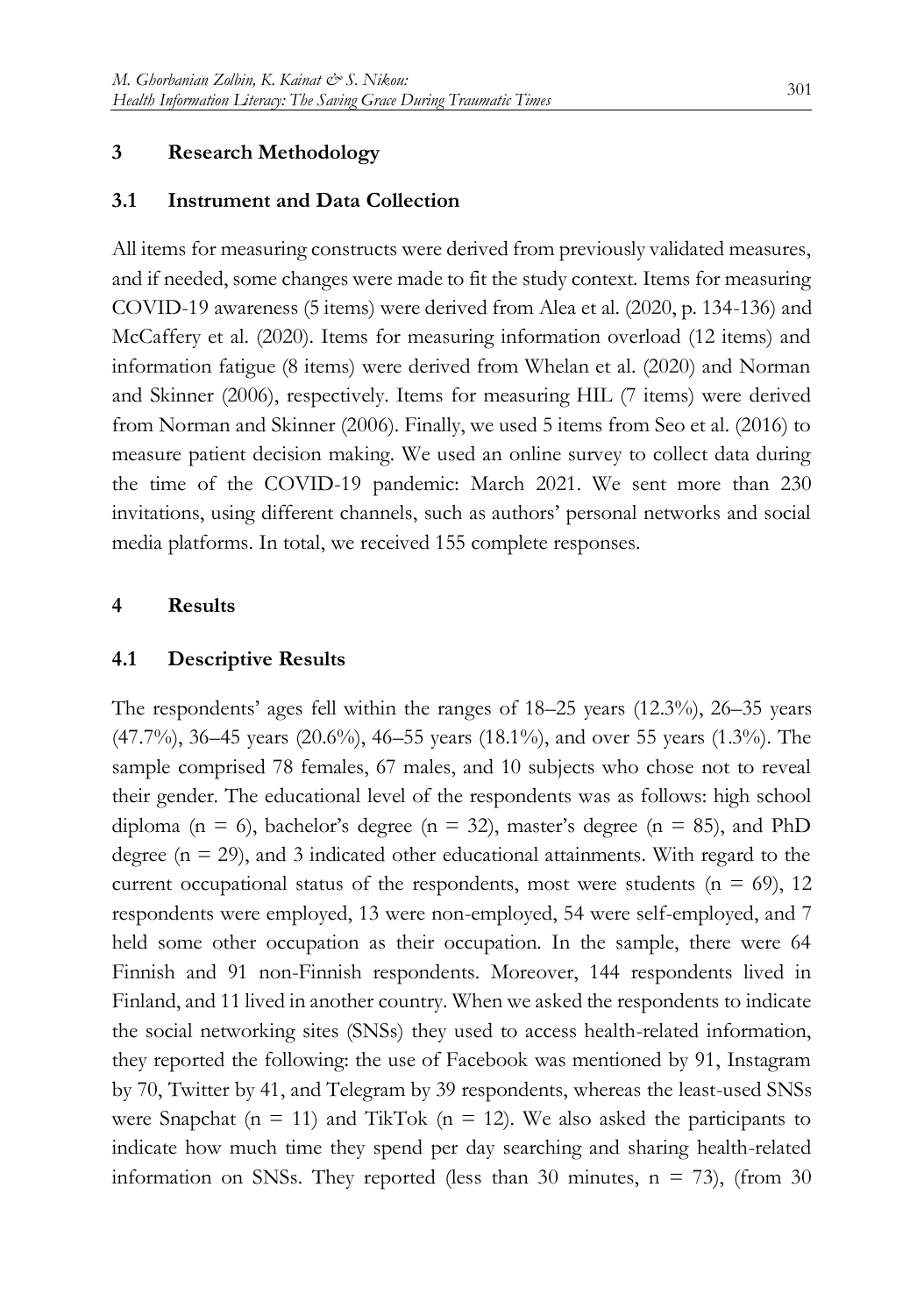minutes to one hour,  $n = 42$ ), (from one to two hours,  $n = 19$ ), and (more than two hours,  $n = 9$ ), and interestingly, 12 respondents indicated that they do not use SNSs for health-related information.

## **4.2 Measurement and Conceptual Results**

PLS-SEM (partial least squares structural equation modelling) was used to investigate path relationships in the proposed conceptual model. The results showed that many items had sufficient factor loadings above the threshold value of 0.70. In total, we used 37 items to measure the five constructs and retained 27 items for further analysis. All internal reliability and validity assessments, i.e. Cronbach's alpha  $(\alpha)$ , and composite reliability (CR), for all constructs were in the range of the recommended values of 0.70 and 0.70, respectively (Hair et al., 2019) (see Table 1). The highest CR value was for information fatigue (0.89) and the lowest was for patient decision making (0.82). Also, the highest value for Cronbach's alpha  $(\alpha)$  was for information fatigue (0.90), and the lowest value was for patient decision making (0.87). As shown in Table 2, all the average value extracted (AVE) values were above the recommended threshold of 0.50 (Hair et al., 2019), such that the highest was for patient decision making (0.80) and the lowest was for HIL (0.68).

|                            |                   | Loading   | Mea  | Std       |            |      | AV   |
|----------------------------|-------------------|-----------|------|-----------|------------|------|------|
| Construct                  | Item              | ${\bf s}$ | n    | $\bullet$ | $(\alpha)$ | CR   | E    |
| COVID_19<br>awareness      | $COV_A$           |           | 4.63 |           |            |      |      |
|                            | $\mathbf{1}$      | 0.87      |      | 0.68      |            |      |      |
|                            | $COV_A$           |           |      |           |            |      |      |
|                            | 2                 | 0.86      | 4.48 | 0.79      |            |      |      |
|                            | $COV_A$           |           | 4.36 |           | 0.89       | 0.85 |      |
|                            | 3                 | 0.87      |      | 0.86      |            |      | 0.75 |
|                            | $COV_A$           |           |      |           |            |      |      |
|                            | $\overline{4}$    | 0.86      | 4.34 | 0.96      |            |      |      |
|                            | $COV_A$           |           |      |           |            |      |      |
| Patient decision<br>making | 5                 | 0.88      | 4.48 | 0.87      |            |      |      |
|                            | DECM3             | 0.88      | 2.93 | 1.36      |            |      |      |
|                            | DECM4             | 0.90      | 2.81 | 1.42      | 0.87       | 0.82 | 0.80 |
|                            | DECM <sub>5</sub> | 0.89      | 1.92 | 1.30      |            |      |      |
|                            | HIL1              | 0.81      | 3.46 | 1.31      | 0.88       | 0.87 | 0.68 |

#### **Table 1: Descriptive Statistics**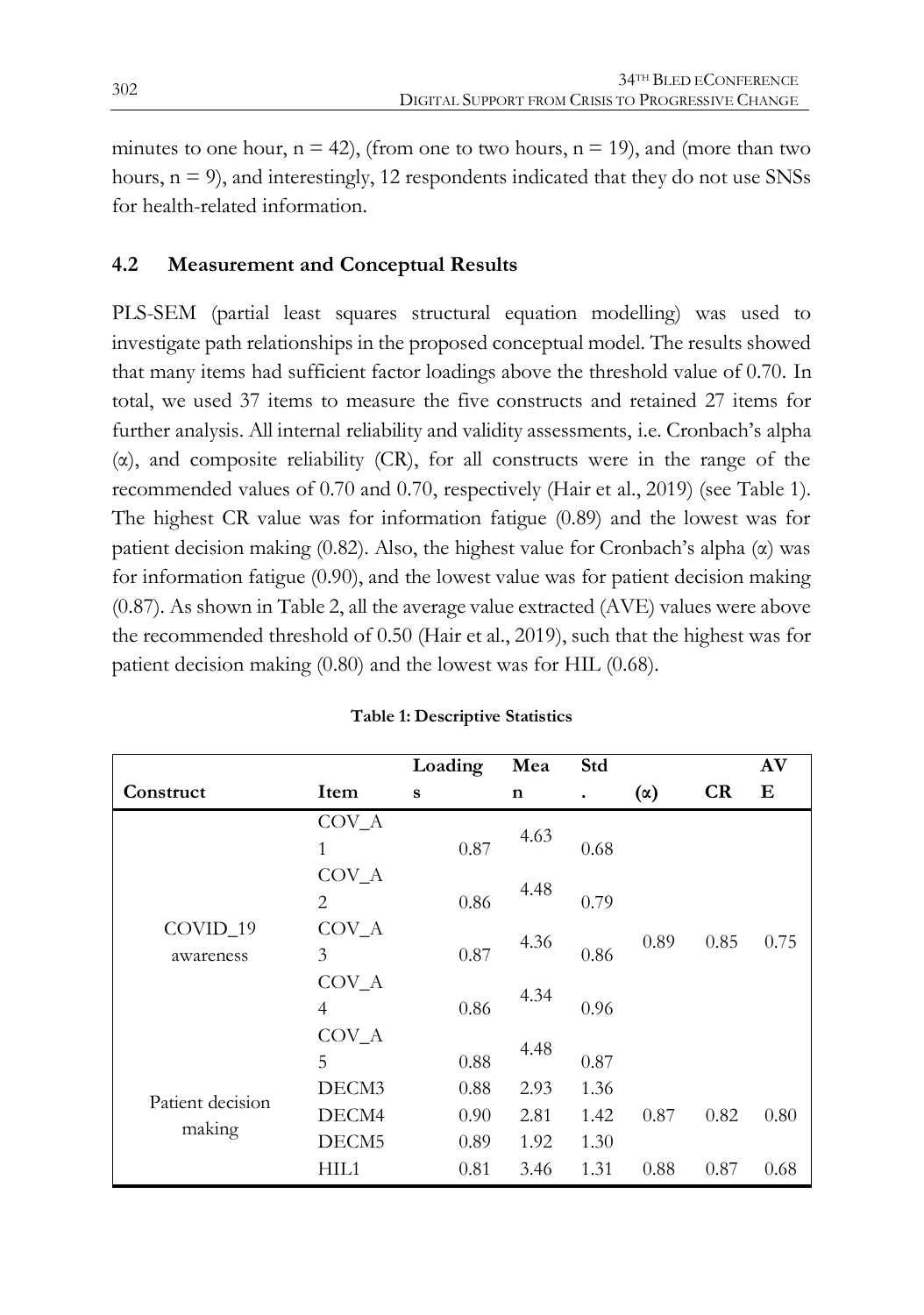| Health information<br>literacy | HIL2               | 0.86 | 3.32 | 1.29 |      |      |      |
|--------------------------------|--------------------|------|------|------|------|------|------|
|                                | HIL3               | 0.84 | 3.39 | 1.25 |      |      |      |
|                                | HIL5               | 0.83 | 3.01 | 1.27 |      |      |      |
|                                | HIL6               | 0.74 | 3.36 | 1.28 |      |      |      |
|                                | HIL7               | 0.87 | 3.39 | 1.18 |      |      |      |
| Information fatigue            | <b>INFA2</b>       | 0.83 | 3.29 | 1.30 |      |      |      |
|                                | INFA4              | 0.86 | 3.12 | 1.29 |      |      |      |
|                                | INFA5              | 0.88 | 2.95 | 1.36 | 0.90 | 0.89 | 0.79 |
|                                | <b>INFA6</b>       | 0.92 | 3.06 | 1.33 |      |      |      |
|                                | <b>INFA7</b>       | 0.92 | 3.06 | 1.30 |      |      |      |
|                                | <b>INFA8</b>       | 0.93 | 3.01 | 1.28 |      |      |      |
|                                | INOV <sub>1</sub>  | 0.91 | 3.06 | 1.21 |      |      |      |
| Information overload           | INOV <sub>12</sub> | 0.77 | 2.94 | 1.26 |      |      |      |
|                                | INOV <sub>2</sub>  | 0.91 | 3.02 | 1.30 |      |      |      |
|                                | INOV3              | 0.88 | 3.03 | 1.32 | 0.84 | 0.85 | 0.73 |
|                                | INOV <sub>4</sub>  | 0.91 | 3.11 | 1.36 |      |      |      |
|                                | INOV5              | 0.89 | 2.97 | 1.33 |      |      |      |
|                                | INOV9              | 0.73 | 2.91 | 1.21 |      |      |      |

## **4.3 Discriminant Validity**

To establish the discriminant validity, we examined the AVE scores, and all AVE values were lower than the shared variance for all model constructs; therefore, the discriminant validity was established in this research (Fornell & Larcker, 1981).

| Constructs                  | <b>CAWA</b> | <b>HIL</b> |         | INFA INOV | <b>PDM</b> |
|-----------------------------|-------------|------------|---------|-----------|------------|
| COVID 19 challenges         | 0.87        |            |         |           |            |
| Health information literacy | 0.32        | 0.83       |         |           |            |
| Information fatigue         | $-0.01$     | $-0.20$    | 0.89    |           |            |
| Information overload        | $-0.05$     | $-0.18$    | 0.57    | 0.85      |            |
| Patient decision making     | 0.15        | 0.53       | $-0.27$ | $-0.22$   | 0.89       |

**Table 2: Discriminant validity (Fornell and Larcker criterion)**

## **4.4 Structural Results**

The structural results showed that the independent variable, i.e. patient decision making, has been explained by a variance of 38%. The predictor variables, i.e. information fatigue and COVID-19 awareness, have been explained by variance of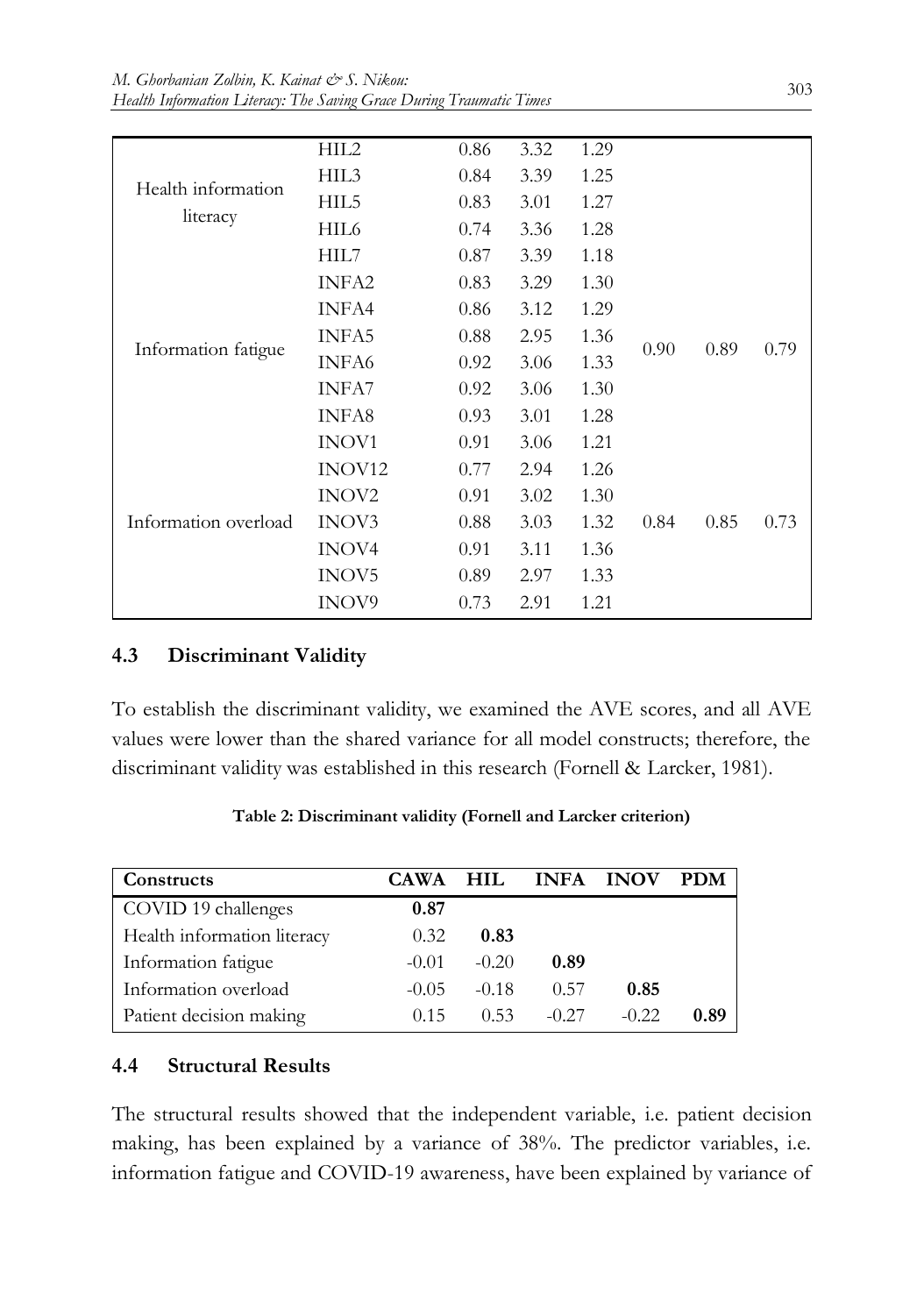36% and 12%, respectively. The SEM results showed that HIL had a direct and strong positive effect ( $\beta = 0.57$ ;  $t = 6.001$ ;  $p = 0.001$ ) on patient decision making; thus, H1 was accepted in the model. The results also provided theoretical support for H2, where it was expected that HIL positively affects COVID-19 awareness. The SEM results showed that this path was significant (β = 0.35;  $t = 4.211$ ;  $p = 0.001$ ). Moreover, the results showed that HIL had a significant and  $-$  as we expected  $$ negative impact on information overload ( $\beta$  = -0.19;  $t = 2.039$ ;  $p = 0.05$ ). This indicates that the respondents with higher HIL are more capable of distinguishing between true and fake information; thus, they are less impacted by indecisiveness in regard to health-related information overload. Hence, H4 was supported in the model. However, the results did not provide theoretical support for H3, where we postulated that COVID-19 awareness affects patient decision making. The SEM results showed that, as we predicted, information overload had a positive and significant effect ( $\beta$  = 0.60;  $t = 9.144$ ;  $p = 0.001$ ) on information fatigue, thus providing theoretical support to accept H5. Similarly, the SEM results showed information fatigue (β = -0.17;  $t = 2.006$ ;  $p = 0.05$ ) had a significant influence on patient decision making, but the effect, as expected, was negative. Thus, H6 was supported by the model.



**Figure 2: Structural model results. Note: \*p < 0.05. \*\*p < 0.01. \*\*\*p < .001**

## **5 Discussions and Conclusion**

This study focuses on the relationship between health information literacy and patient decision making in the context of the COVID-19 pandemic, examining how patient utilises digital health services. The COVID-19 pandemic has severely limited patients' access to health information, as the traditional methods used to acquire information – like face-to-face visits with healthcare providers – are no longer an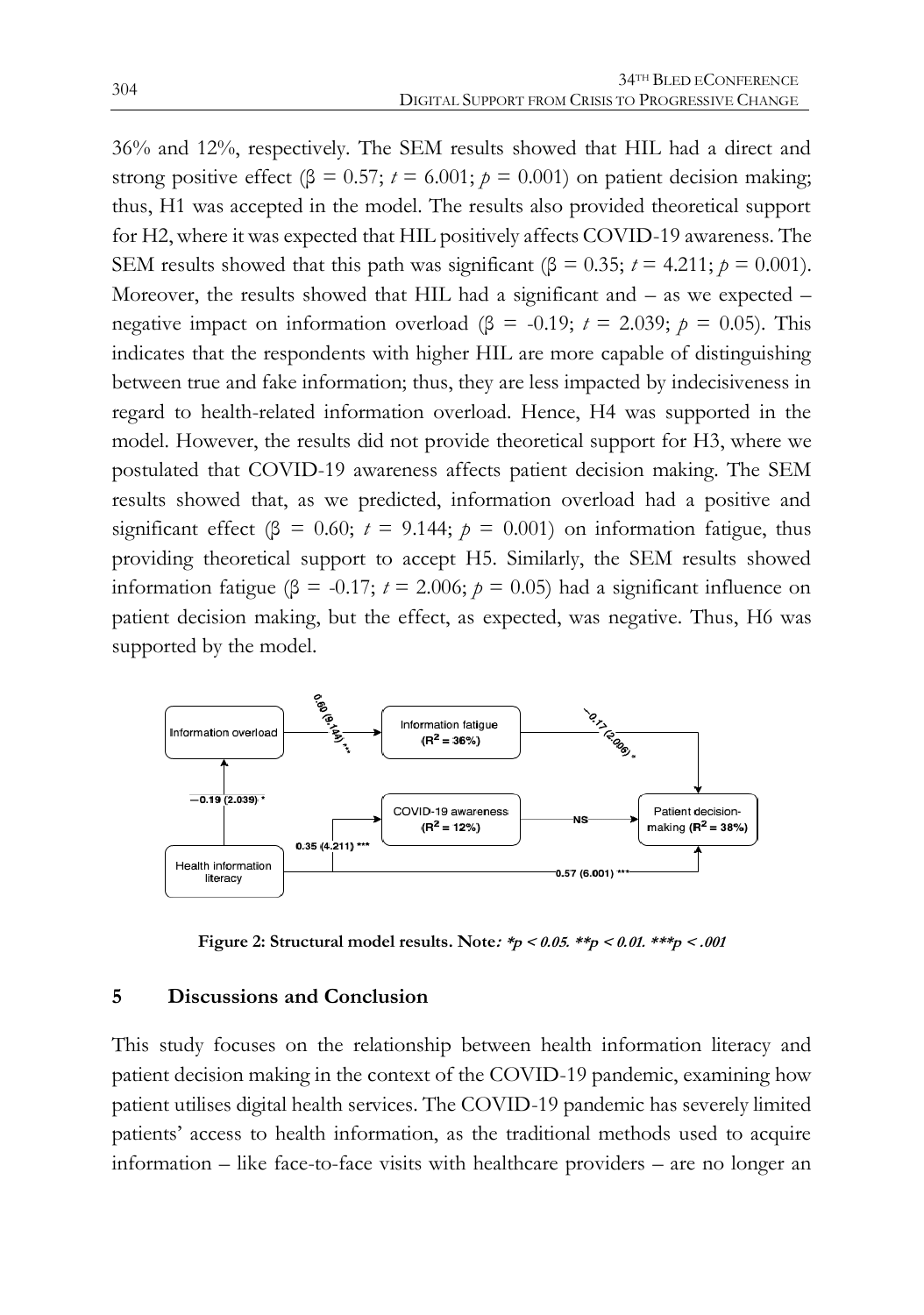option. Therefore, digital health services and digital health service platforms seem far more suitable (Gálvez et al., 2020). However, using these kinds of digital services to find the required information demands special skills. As highlighted by Seo et al. (2016), essential skills – such as the ability to seek, find, evaluate, and use health information from digital platforms – may affect patients' decision-making preferences. The results of this study are consistent with Seo et al.'s (2016) findings. In the present research we show that individuals with higher HIL skills may have a considerable advantage when seeking health information from digital sources, and may therefore be able to make more informed health decisions, when faced with the limitations (e.g. having face-to-face interactions with doctors) imposed by COVID-19 restrictions. In addition, the results reveal that a higher level of HIL skill leads to an improvement in individuals' consciousness regarding COVID-19. HIL skills augment people's knowledge regarding the seriousness of the epidemic and the dangers it poses, along with possible preventive strategies. Since most scientific and reliable information regarding COVID-19 is uploaded to digital platforms, we argue that to take advantage of the available information, HIL is the saving grace during this traumatic time.

However, such pure knowledge and skills do not in themselves lead to the ability to make an independent and appropriate health decision during challenging times such as the COVID-19 pandemic, as these kinds of decisions demand a higher level of medical and pharmaceutical knowledge. In addition, digital health platforms may act like a double-edged sword. While these platforms provide individuals with noteworthy health information, the huge amount of supplied health information can lead to health information overload. The results of this research show that patients' decision making can be retrogressed by the exhaustion that results from being overloaded with information from online channels. These results are consistent with those obtained by Cao and Sun (2018). Based on our own findings, HIL skills empower people to control their uptake of the available information and to cope with the overload of health information. This means that higher HIL skills lead to a lesser overload of health information. This result is consistent with the results obtained by Jiang and Beaudoin (2016). This study provides some practical implications. too. For example, a patient's decision-making ability – when viewed in the light of high HIL skills – reduces the burden on the healthcare providers and shares the risk of decision making between patients and healthcare professionals. Additionally, the ability to make informed health decisions reduces the time patients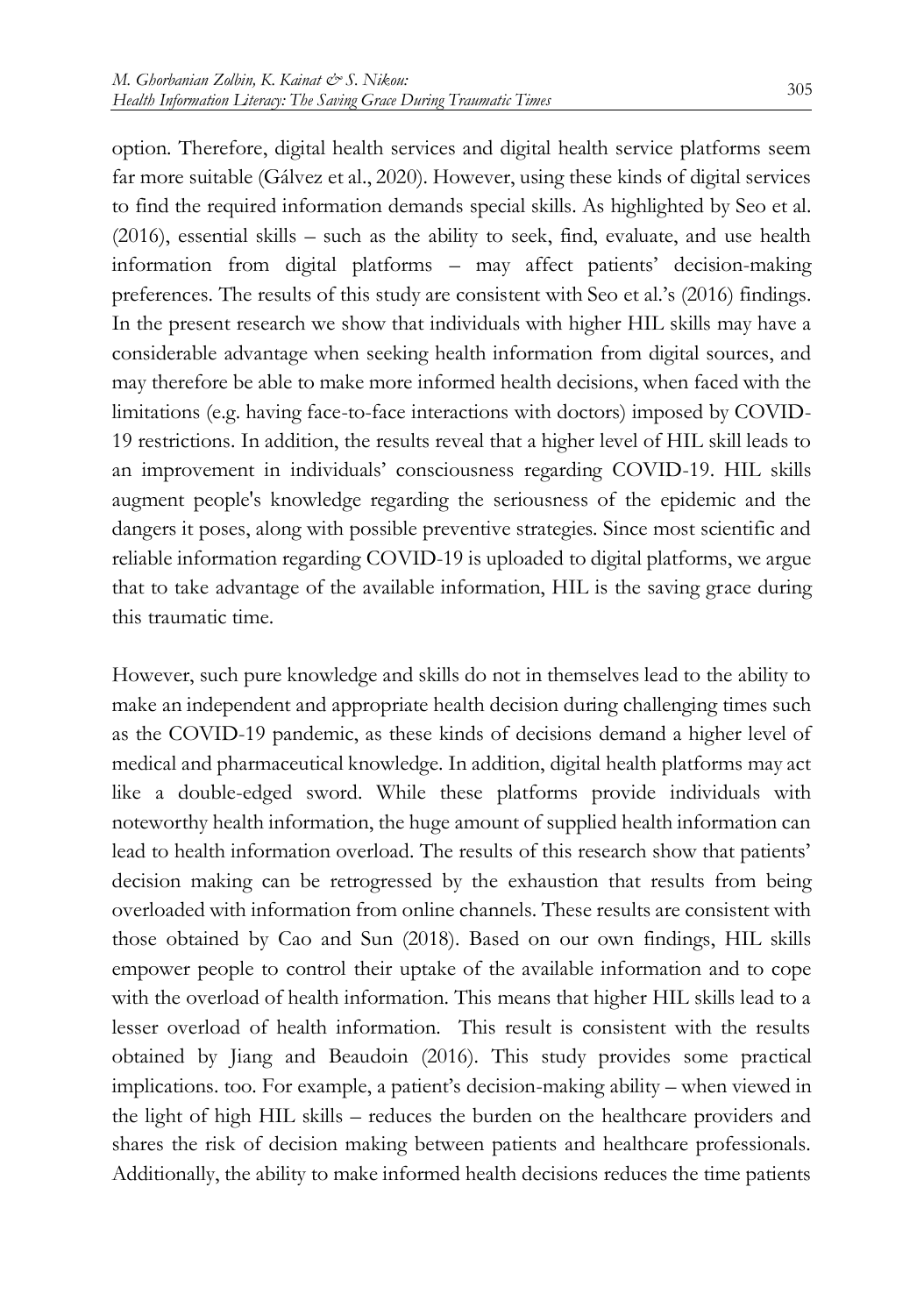spend accessing physical health services, such as emergency rooms, which benefits both governments and patients. So, empowering individuals with HIL skills is an acceptable solution to facilitate an informed decision-making process in regard to digital health systems. This paper has some limitations. The findings may not be applicable in another context, as we studied decision making in the context of healthrelated issues during the COVID-19 pandemic. Thus, we cannot claim that the results can be generalised to other contexts. In addition, this study does not consider age or education distribution in its multi-group analysis. Moreover, we conceptualised that fatigue, as a result of information overload, negatively impacts health-related decision making, while recognising that other variable, such as individual characteristics or peer pressure, can also affect fatigue.

#### **References:**

- Al-Dossary, R., Alamri, M., Albaqawi, H., Al Hosis, K., Aljeldah, M., Aljohan, M., Almadani, N., Alrasheadi, B., Falatah, R., & Almazan, J. (2020). Awareness, Attitudes, Prevention, and Perceptions of COVID-19 Outbreak among Nurses in Saudi Arabia. International Journal of Environmental Research and Public Health, 17(21), 8269.
- Alea, L. A., Fabrea, M. F., Roldan, R. D. A., & Farooqi, A. Z. (2020). Teachers' Covid-19 Awareness, Distance Learning Education Experiences and Perceptions towards Institutional Readiness and Challenges. International Journal of Learning, Teaching and Educational Research, 19 (6), 127-144.
- Brabers, A. E., Rademakers, J. J., Groenewegen, P. P., Van Dijk, L., & De Jong, J. D. (2017). What role does health literacy play in patients' involvement in medical decision-making? PLOSONE, 12 (3).
- Bright, L. F., Kleiser, S. B., & Grau, S. L. (2015). Too much Facebook? An exploratory examination of social media fatigue, Computers in Human Behaviour, 44, 148-155.
- Buchanan, J., & Kock, N. (2001). Information overload: A decision making perspective. In Multiple criteria decisions making in the new millennium (pp. 49-58). Springer, Berlin, Heidelberg.
- Cao, X., & Sun, J. (2018). Exploring the effect of overload on the discontinuous intention of social media users: An S-O-R perspective. Computers in Human Behaviour, 81, 10–18.
- Cui, X., & Chang, C. T. (2020). Distribution Dynamics, Regional Differences, and Convergence of Elderly Health Levels in China. Sustainability, 12 (6), 2288.
- Cullen, R. (2005). Empowering patients through health information literacy training. Library Review, 54 (4), 231- 244.
- Eriksson-Backa, K., Ek, S., Niemelä, R., & Huotari, M.-L. (2012). Health information literacy in everyday life: A study of Finns aged 65–79 years. Health Informatics Journal, 18(2), 83–94.
- Falschlunger, L., Lehner, O., & Treiblmaier, H. (2016). InfoVis: The Impact of Information Overload on Decision Making Outcome in High Complexity Settings. SIGHCI 2016 Proceedings. 3.
- Fornell, C. G., & Larcker. D. F. (1981). Evaluating structural equation models with unobservable variables and measurement error. Journal of Marketing Research, 18(1), 39–50.
- Gálvez, A., Romero, B., Trigo, S., & Serrano, M. (2020). Older people, dependency, and vulnerability in the coronavirus pandemic: emergence of social and health integration. Enfermería Clinica, 31, S18-S23. DOI: 10.1016/j.enfcli.2020.05.004.
- Godolphin, W. (2009). Shared Decision-Making. Healthcare Quarterly, 12(Spec No Patient), e186 e190. doi:10.12927/hcq.2009.20947.